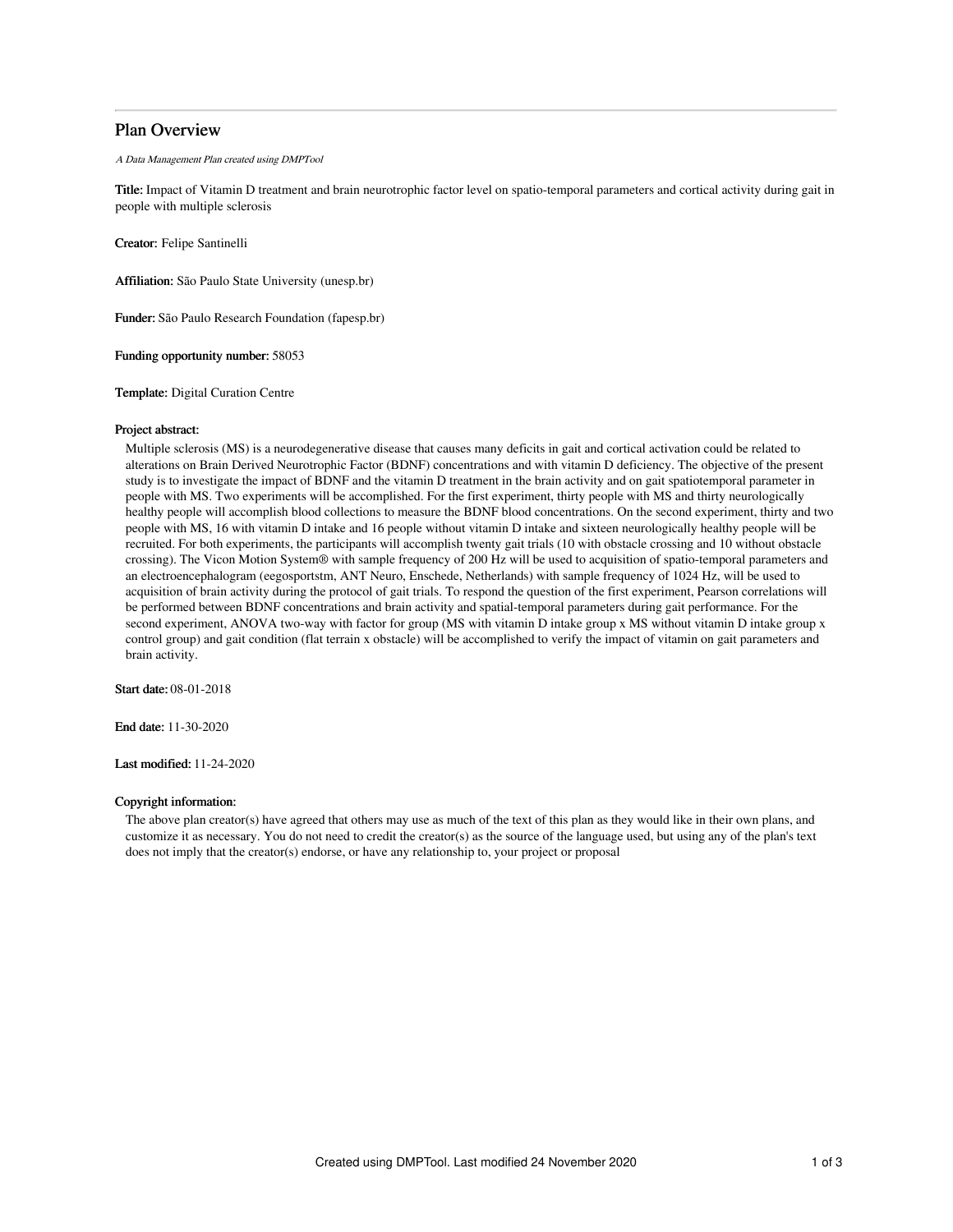# Impact of Vitamin D treatment and brain neurotrophic factor level on spatio-temporal parameters and cortical activity during gait in people with multiple sclerosis

## Data Collection

### What data will you collect or create?

Several data were obtained in the present project. Human motion (mainly related to gait parameters), cortical activity, and vitamin D and BDNF blood concentration.

#### How will the data be collected or created?

Gait data were obtained through a three-dimensional motion capture system (Vicon®) sampled at 100 Hz and attaching 39 reflective passive markers in the subjects. Cortical activity data were obtained with an electroencephalogram (EEG) equipment with a sampling rate of 1024 Hz. Vitamin D and BDNF concentration were obtained through chemiluminescent immunoassay and ELISA procedures, respectively.

### Documentation and Metadata

#### What documentation and metadata will accompany the data?

Tables, graphics, and figures will be made to ensure that everyone with access to the data, could read and interpreted it in the future. We intended to provide the raw data. Also, everyone could reach some missing information requesting the researcher responsible for this project.

### Ethics and Legal Compliance

#### How will you manage any ethical issues?

All procedures were approved by the School of Science (UNESP) Ethics Committee.

The identity of the participants will be preserved using codes owned at the time of the subject's recruitment. Therefore, maintain the anonymity of the subjects.

#### How will you manage copyright and Intellectual Property Rights (IP/IPR) issues?

All the researchers of the laboratory will have access to the data.

Also, the Human Movement Research Laboratory (MOVI-LAB) is the owner of the data of the project. The articles produced from the project will be copyright by the authors of the manuscripts.

# Storage and Backup

#### How will the data be stored and backed up during the research?

All the data collected is stored in the hard drive and storage clouds of the laboratory.

# How will you manage access and security?

All the laboratory researchers have access to the raw data stored in the hard drive and in the storage clouds. However, to have access to this, the researchers need to ask for the responsible for the project. Also, the data is secure by stronger passwords with only the responsible having this information.

### Selection and Preservation

### Which data are of long-term value and should be retained, shared, and/or preserved?

The data will be shared through the academic community in scientific papers. Also, researchers who request access to the data will need to formally request this access for the responsible researcher of the project and the identity of the subjects will be warranty.

### What is the long-term preservation plan for the dataset?

All the data will be stored in safe laboratory clouds with maximum safety.

## Data Sharing

#### How will you share the data?

The data will be available at any time upon a formal request with the responsible for the project. Also, we intended to share the raw data via a repository to facilitate.